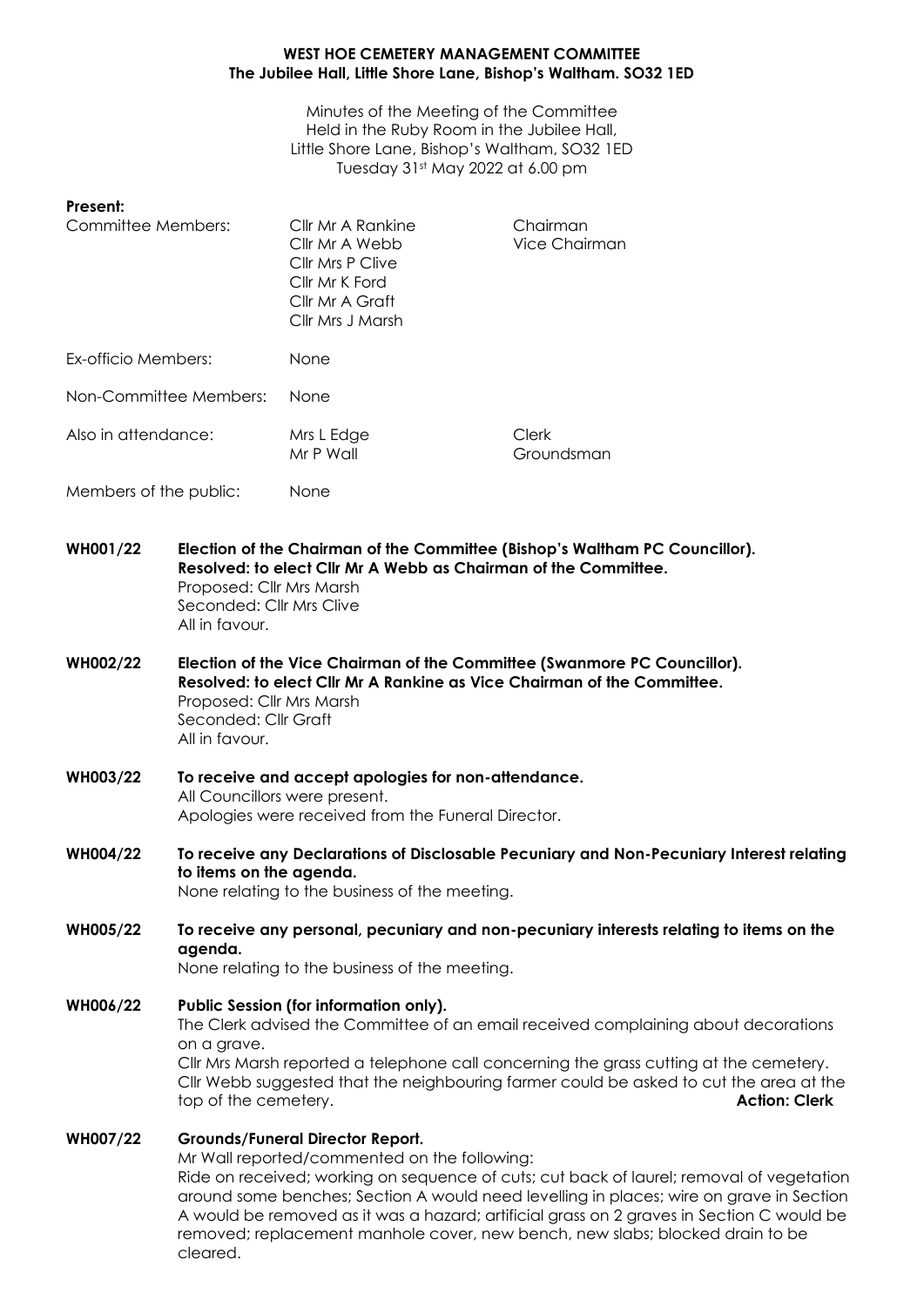Mr Wall added that in the growing season more than one day was needed to keep the grassed areas cut. Committee agreed to approach BWPC to request additional hours during this time. **Action: Clerk** The Clerk added that BWPC intended to restore the Community Payback scheme and it may be possible to have additional help with the cemetery work if necessary. **WH008/22 To approve the minutes of the meeting of the 14th April 2022. Resolved: to approve the minutes of the meeting of the 14th April 2022.** Proposed: Cllr Mrs Clive Seconded: Cllr Mrs Marsh All in favour that were present at the meeting. **WH009/22 Actions Arising from the meeting of the 14th April 2022.** Noted. **WH010/22 To consider finance matters: i) To approve payments made. Resolved: to approve payments made.** Proposed: Cllr Mrs Marsh Seconded: Cllr Rankine All in favour. **ii) Bank Reconciliation March 2022 for acceptance Resolved: to accept the Bank Reconciliation March 2022.** Proposed: Cllr Mrs Clive Seconded: Cllr Mrs Marsh All in favour. **iii) To note Financial Position year to date. Not available. iv) To consider Cash Flow forecast.** Noted - no action required at this time. The Clerk advised that the VAT refund had been received. **WH011/22 Purchase of ride on mower – for ratification. Resolved: to ratify the purchase of a Cub Cadet LT1 ride on mower from Carters of Swanwick at a cost of £1609.00 + VAT for the exclusive use of the cemetery groundsman.** Proposed: Cllr Mrs Clive Seconded: Cllr Rankine All in favour. **WH012/22 Bench Request – for consideration. Resolved: to approve the revised bench location as tabled.** Proposed: Cllr Mrs Marsh Seconded: Cllr Ford All in favour. **WH013/22 Headstone Request – for consideration.** Concern was raised by some Councillors that the design of the headstone many be derisive and may attract vandalism. **Resolved: to approve the headstone request as tabled. Applicant to be advised.** Proposed: Cllr Mrs Marsh Seconded: Cllr Rankine 4 in favour, 2 against. **WH014/22 Committee Terms of Reference – for consideration. Resolved: to adopt the Terms of Reference as tabled and to pass to both Parish Councils.** Proposed: Cllr Rankine Seconded: Cllr Webb All in favour. **Action: Clerk**